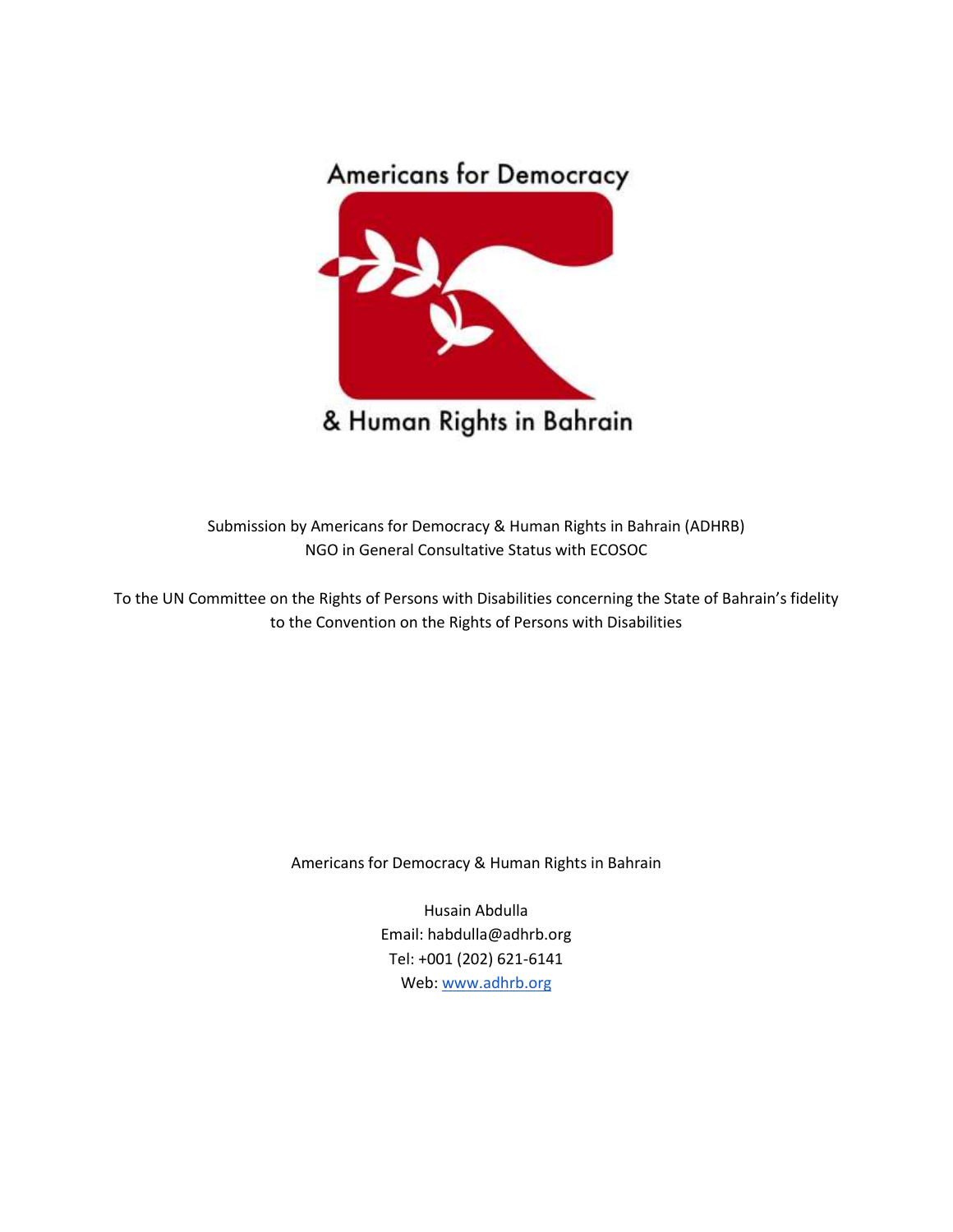### **1. Information on Submitting Organization and Overview**

Formed in 2002, Americans for Democracy & Human Rights in Bahrain (ADHRB) fosters awareness of, and support for, democracy and human rights in Bahrain and the Gulf Region.

In this document, ADHRB reviews the Government of Bahrain's compliance with its international human rights obligations under the Convention on the Rights of Persons with Disabilities to create a tolerant and inclusive society which safeguards the fundamental human rights and freedoms of disabled persons. Our review examines the impact of Bahraini policy on persons with disabilities in the following areas:

- Reallocation of disability budget allowances toward other social expenses by the Ministry of Social Affairs
- Insufficient disability benefit support provided by the government to uphold a decent standard of living and quality of life for disabled persons
- Limited accessibility of quality education for the disabled, along with poor training and prehiring screening procedures for teachers and school staff
- Crackdown on free functioning of independent civil society, cutting off critical support and social services distribution for disabled persons in Bahrain

Overall, we find that Bahrain has not complied with its commitments under the Convention.

#### **2. Introduction**

The Government of Bahrain claims to "ensure that people with disabilities obtain full rights on an equal basis with others, achieve comprehensive integration and receive the best care and development." Indeed, the government has promulgated a number of laws and legal provisions meant to support persons with disabilities and provide them with equal access and equal rights. However, officials' implementation of these laws and provisions falls far short of the letter of the law. Thus despite nominal protections, the government has failed to actively work to promote and protect the rights of persons with disabilities and persons with disabilities continue to face more difficulties in securing equitable access to employment, healthcare, and housing than do able-bodied persons.

#### **3. UPR Recommendations Pertaining to the Rights of Persons With Disabilities**

During Bahrain's 3rd Universal Periodic Review (UPR) cycle in 2017, Bahrain received five recommendations pertaining to the rights of persons with disabilities.

**114.162** Take effective measures to realize the rights enshrined in the Convention on the Rights of Persons with Disabilities, which was ratified in 2011 (United Arab Emirates);

**114.163** Develop health programs in health-care centers and correctional and rehabilitation centers to accommodate all age groups and people with special needs (Oman);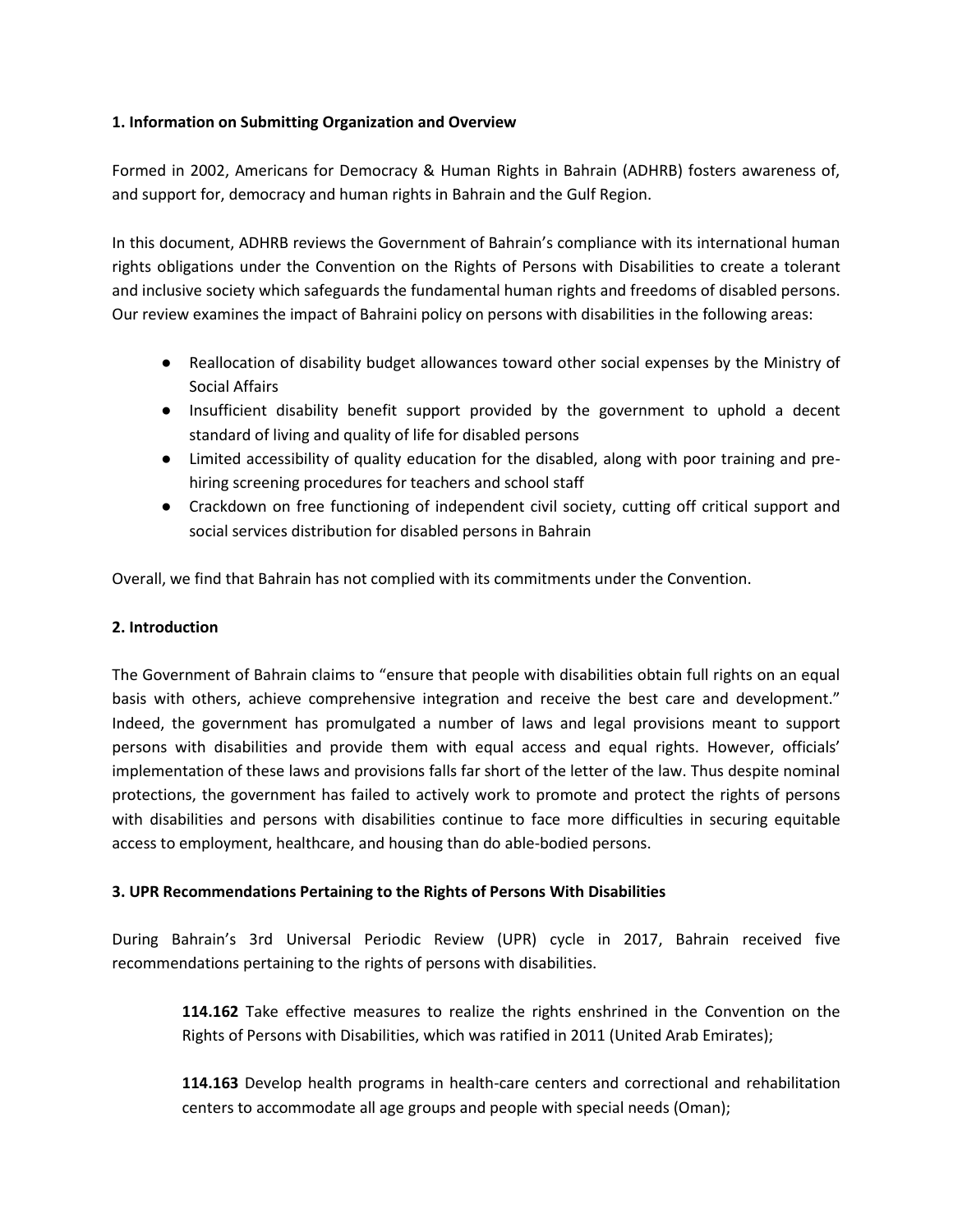**114.164** Continue to improve the social security system, and take further steps to guarantee the rights of persons with disabilities and other vulnerable groups (China);

**114.165** Continue to support the integration of persons with disabilities in society by strengthening educational support and job training (Singapore); and

**114.166** Promote the participation of persons with disabilities and integrate them more widely in Bahraini society (Sudan).

Bahrain accepted these recommendations. However, even though it passed several laws concerning the rights of persons with disabilities, the government has failed to take steps to implement these recommendations.

### **4. Bahrain's National Strategy for Persons with Disabilities and its Failures**

Bahrain launched its National Strategy for Persons with Disabilities on 3 October 2011. The government launched the Strategy in coordination with the Higher Committee for Disabled Affairs, the Ministry of Social Development, and the United Nations Development Programme (UNDP). According to Bahrain's state report, the National Strategy for Persons with Disabilities is "based on a range of field studies and the Convention on the Rights of Persons with Disabilities, to which Bahrain acceded in 2011, and seeks to ensure that people with disabilities obtain full rights on an equal basis with others, achieve comprehensive integration and receive the best care and development."

Bahrain's National Strategy for Persons with Disabilities includes:

- A media structure which transitions from the medical model to a social and rights model of disability;
- A subcommittee dedicated to disability issues, overseeing information, awareness, and social service programs;
- A fund supporting the full participation of disabled persons in the national economy; and
- The enhanced role of the Ministry of Labour in employing persons with disabilities.

Nearly eight years later, however, the government has not fully implemented these priorities. Reportedly, officials did not consult with independent civil society actors during the development of the Strategy, despite the important supporting role civil society organizations (CSOs) can play in addressing concerns regarding equal and fair rights for the country's disabled population. Nor is the national subcommittee that was created to address disability issues fully active or sufficiently funded. Rather, reportedly, the subcommittee's members frequently fail to schedule or attend meetings with stakeholders and concerned parties.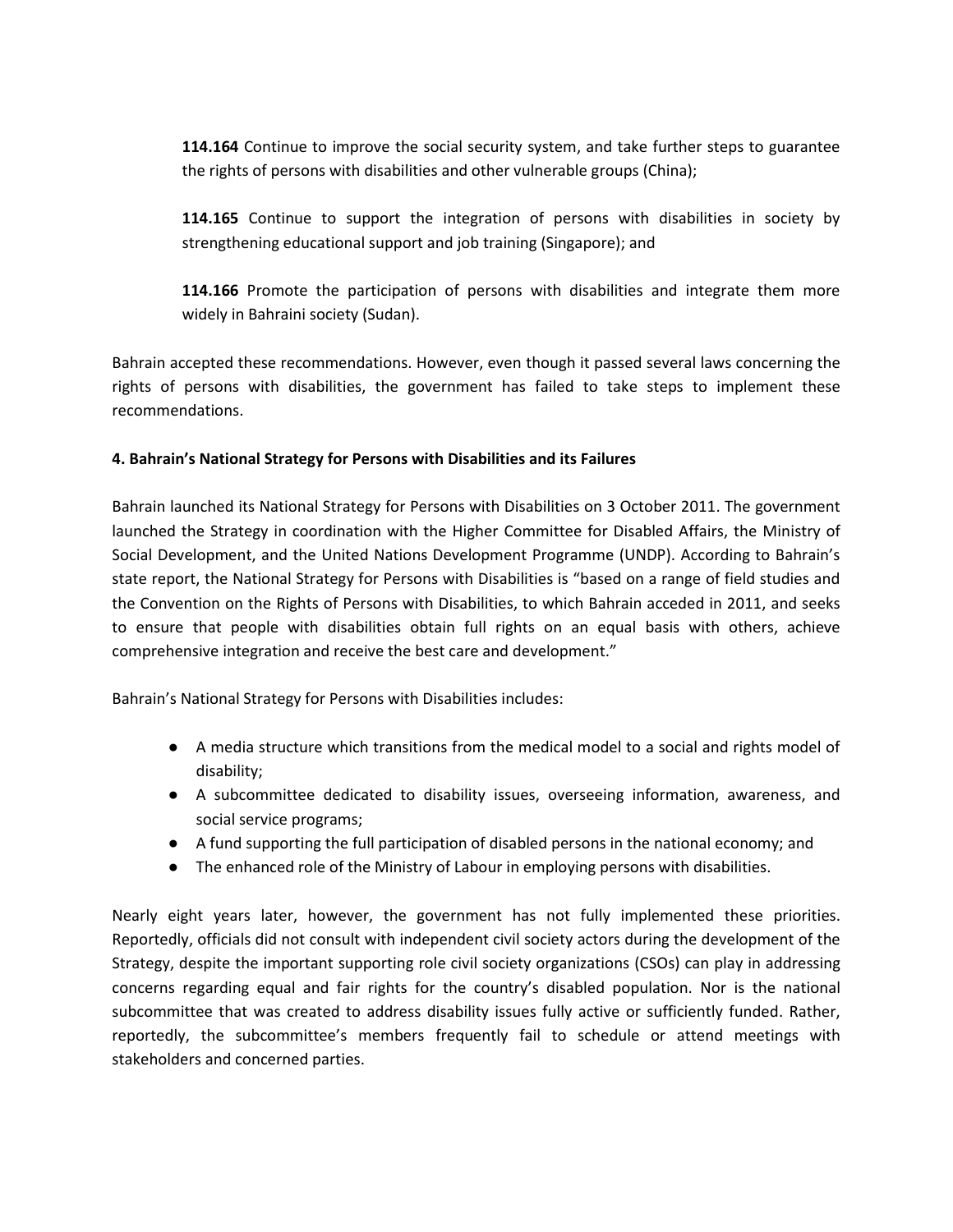Also concerning are government figures of persons with disabilities, demonstrating an inability to accurately track and understand the disabled population. While the Ministry of Social Affairs claims to track the prevalence of disabilities among Bahraini citizens and residents and to monitor living conditions of disabled persons, the government's numbers do not align with the figures proposed by CSOs, who put the figure of disabled persons much higher. Article 22 of Bahrain's state report claims that in 2001 there were just over 4,600 disabled individuals residing in Bahrain. This number climbs to 8,000 in 2012. CSOs say the number is higher, suggesting a lack of clear and consistent communication between the established national agencies and CSOs who interact more regularly with disabled persons.

#### **5. Concerns Regarding Bahrain's Funding and Assistance to Persons with Disabilities**

Independent CSOs serving Bahrain's disabled population report that authorities routinely mishandle and misuse funds meant to support disabled persons. When disabled persons attempt to collect benefits promised to them, officials frequently claim that funding for disability services has been reallocated to other, more pressing priorities.

Registration for benefits via the Ministry of Social Affairs remains complicated and the entire bureaucratic process is very lengthy. Article No. 7 of Law No. 74 of 2006 states that disabled Bahrainis are entitled to a generous monthly allowance, but reports from the ground indicate that those approved by the State do not receive reliable benefits and services because disability funding is routinely reallocated for other Ministry of Social Affairs priorities. Other impaired individuals deserve, and have technically been approved for, federal assistance. However, they do not receive any supplemental income because the government does not protect these funds from being misdirected.

# **6. Restrictions to NGOs and Civil Society Organizations in Bahrain and its Impact on Persons with Disabilities**

Since coordination and communication among national agencies remains poor, lacking necessary networks and resources, local assistance and fundraising efforts spearheaded by NGOs are thus very important. Unfortunately, such aid is inconsistent from month to month and proves insufficient as a citizen's or family's sole source of income. Additionally, NGOs' operations are hindered by the Ministry of Social Affairs, which requires that all civil society organizations register for government approval prior to licensing. This process is lengthy, unnecessarily complex and bureaucratic, and prohibits many disabled persons in Bahrain from receiving essential and life-saving aid and equipment. Attacks on independent civil society continue to occur, beyond the government's mandatory registration requirement for all non-governmental organizations, with freedom of expression and association severely limited in the aftermath of the 2011 pro-democracy protests. Authorities responded to these demonstrations with a campaign to dismantle many local charities in Bahrain, assuming they were fronts for pro-democracy movements, but the crackdown disproportionately affects disabled persons by removing local networks vital to their daily support and the provision of social services.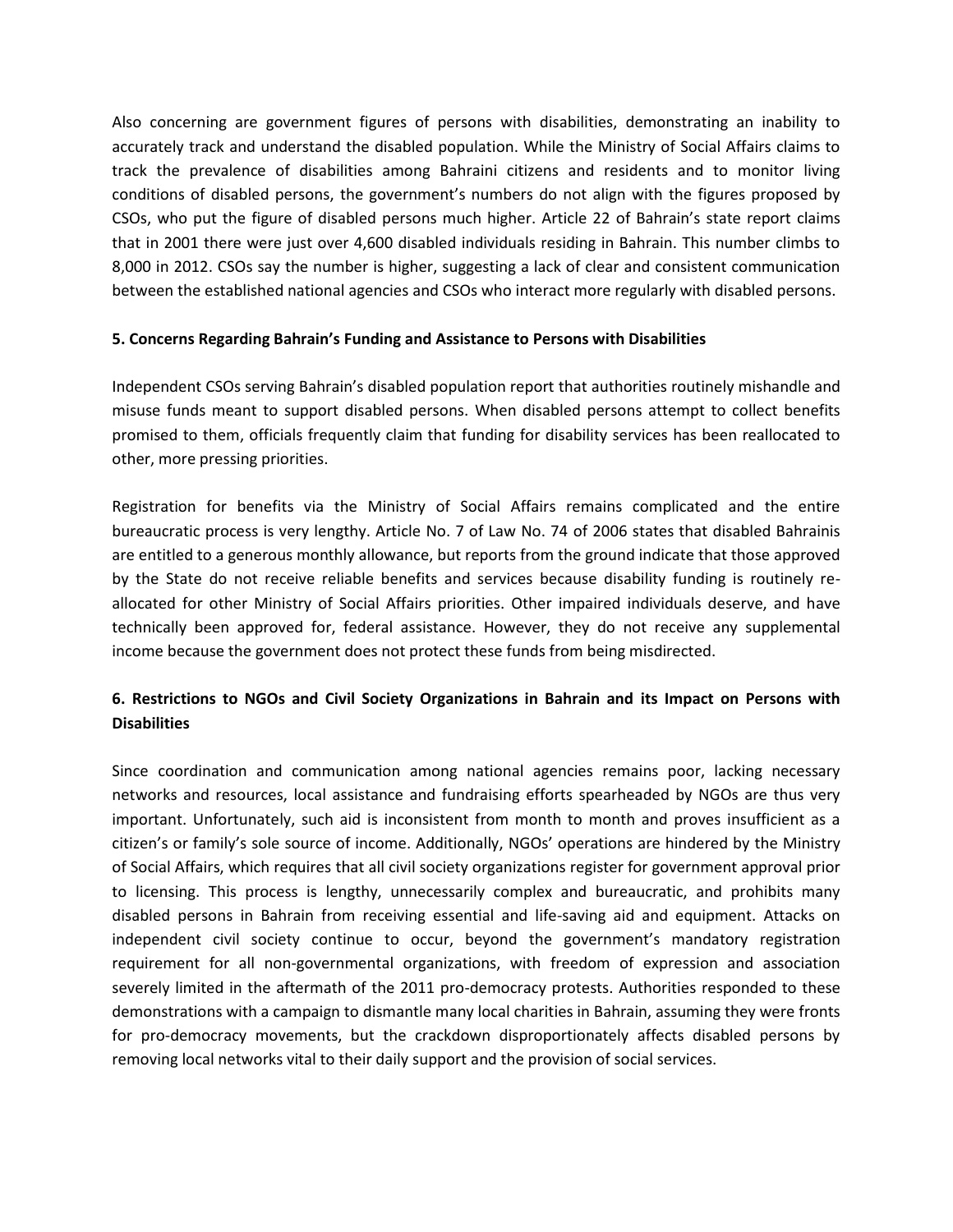When civil society organizations report on the Bahraini government's abrogation of its responsibilities towards persons with disabilities, officials claim they are politicized and unfairly critical of the government. Independent organizations' ability to serve as advocates for disabled persons is further hampered by Amendment No. 4 of Law No. 74. Under this law, the Ministry of Social Affairs is responsible for creating different institutions to care for disabled persons. As part of its mandate it can also grant operational permits to civil society organizations, including to organizations seeking to help persons with disabilities. However the Ministry has failed to grant operational permits to civil society organizations and there are several pending applications that have yet to be approved. As a result, disabled persons are unable to appeal to supportive organizations for assistance.

#### **7. Concerns Regarding Access to Employment for Persons with Disabilities in Bahrain**

Under Bahraini law, persons with disabilities must be provided with access to equal treatment in employment and failure to do so is a crime punishable with a fine. However, due to lack of funding, the Ministry of Social Affairs is unable to adequately investigate cases of abuse and mistreatment against disabled persons. As a result, few abusers have been punished or held to account.

In an effort to ensure that persons with disabilities are not excluded from the labor force, officials have made facilities handicap accessible and mandated that at least two percent of employees in a company with more than 100 workers are persons with disabilities. However, the government does not effectively police or implement this policy.

The Government of Bahrain claims that Law No. 74 of 2006 effectively reorganizes the employment and social conditions of disabled persons. Authorities claim Law No. 74 provides improved incentive for Bahraini companies to hire disabled workers, but such commitments have thus far failed to increase employment rates for disabled individuals. Furthermore, the government refuses to guarantee the full benefit coverage of disabilities stemming from work-related injuries, with employers often able to manipulate injured employees by providing small compensatory payments in abuse of existing laws. Amendment No. 13 states that disabled people in Bahrain are entitled to equal protection under national law regarding employment practices, but some individuals report losing their job due explicitly to their disability or because employers claim a discrepancy in offered "quality of work." While individuals who have been dismissed from their jobs can submit complaints to the Ministry of Social Affairs or the Ministry of Labor, there is no settled grievance process in place. Most of the decisions on complaints are settlements, but as long as a dispute is ongoing, disabled persons cannot receive any other benefits from the government. In addition, individuals who are disabled due to work-related injuries rarely receive compensation and complaints filed are often stymied by bureaucratic delays and budget cuts. More broadly, there is no safety net for disability benefits and on the rare occasion that employers do compensate disabled employees, they provide meager funds.

Without complete labor market integration, the lack of a comprehensive safety net for disabled persons in Bahrain is even more troublesome.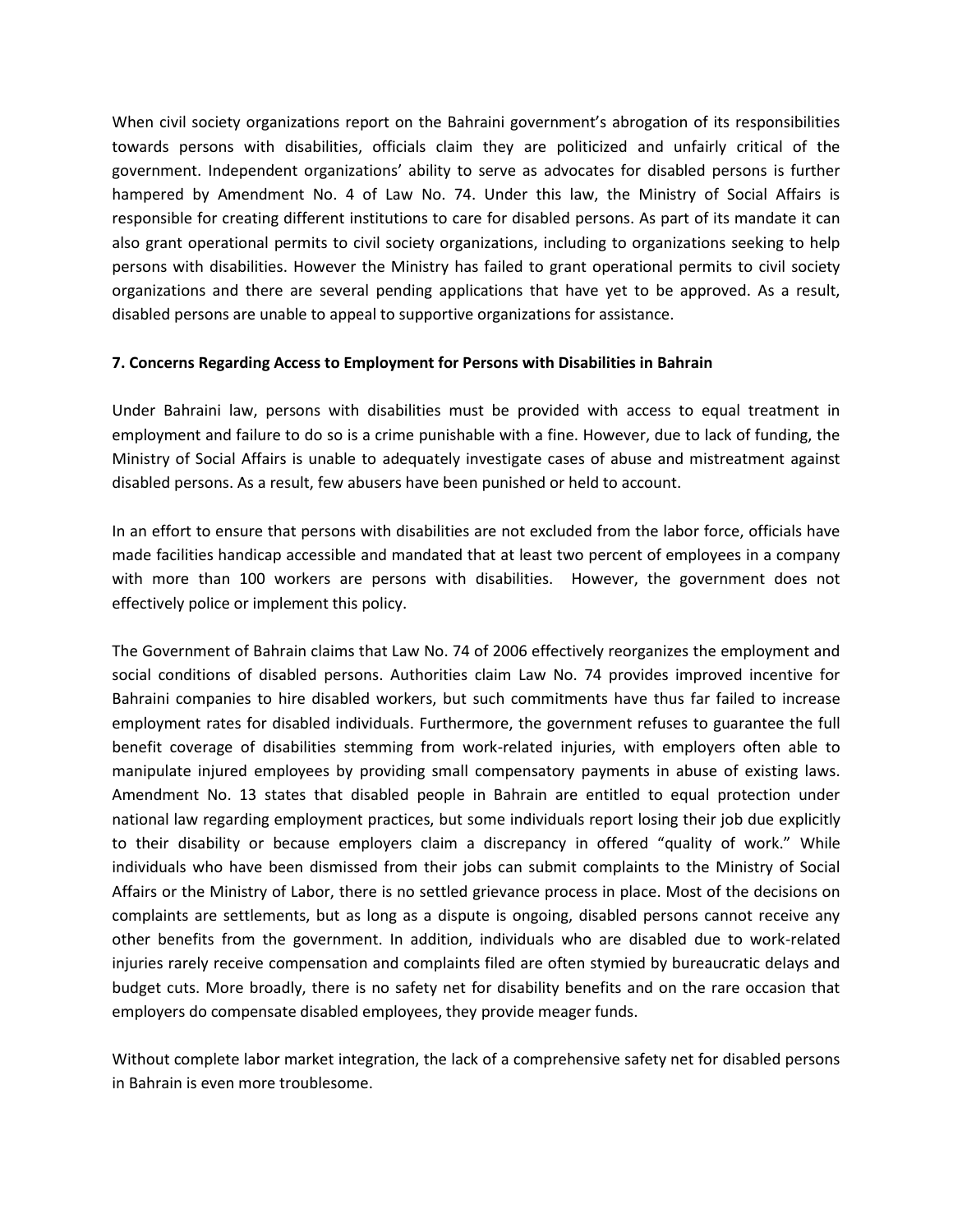#### **8. Concerns Regarding Access to Education for Persons with Disabilities in Bahrain**

Article No. 8 of Law No. 74 clarifies that disabled persons' educational expenditures should also be exempt from taxation, but the Government of Bahrain does not provide adequate assistance or grants for specialized schools. Teachers receive poor training in disability-specific educational practices, and mistreatment of pupils is common. Even if special-needs schools were offered free of charge, few families could regularly send their children due to difficulties securing accessible transportation. The Government of Bahrain and relevant Ministries occasionally offer reliable means of transport at the beginning of the school year, but when disability funding is subsequently reallocated, students and families must find their own transport. If the family's primary provider must also travel to his place of employment, alternate means of transport are not always readily available, so disabled students are routinely dropped from school rosters and fall behind in educational attainment.

#### **9. Concerns Regarding Access to the Judicial System for Persons with Disabilities in Bahrain**

Disabled persons in Bahrain face impeded access to the judicial system, along with frequent infringement on associated rights and freedoms. Impairment and material poverty often go hand in hand within the country, with monetary limitations preventing many disabled Bahrainis from hiring personal defense lawyers. While the government offers to provide an attorney for such citizens free of charge, ADHRB received reports of court-appointed lawyers failing to appear and fulfill their duties during scheduled trial dates – allegedly due to budgetary constraints and/or reallocation of resources.

Bahraini authorities also mistreat disabled persons detained in the country's various prisons, many of whose cases are represented by ADHRB in official complaints submitted to United Nations Special Procedures. Sayed Kadhem Abbas Hashem Ali, for example, was temporarily released from prison on humanitarian grounds after a brain tumor diagnosis and multiple surgeries. Prior to these operations, authorities reportedly denied Ali essential medical treatment on several occasions. These delays directly contributed to the severe deterioration of Ali's health condition. He suffers from significantly impaired vision, unable to recognize faces or light, and corrective surgeries continue to be unsuccessful.

Dr. Abduljalil AlSingace, another Bahraini citizen, faces ongoing mistreatment in prison. A prominent human rights defender detained for life in Jau prison due to political expression, AlSingace suffers from health complications resulting from post-polio syndrome and sickle-cell anemia. He is partially paralyzed and restricted to crutches or a wheelchair. Bahraini authorities continue to deny him regular access to necessary medications and doctor visits and follow-up treatments have been prohibited unless he agrees to be shackled – a practice considered unnecessary and degrading. AlSingace's crutches have also worn down and the prison authorities refuse to replace them.

Police forces in Bahrain similarly abused brothers Khalil, Jaafar, and Mahdi Kuwaid, taking advantage of pre-existing physical conditions and mental disabilities to exacerbate torture techniques and coerce criminal confessions. Such behavior is unacceptable, given the country's CRPD commitments and responsibilities under other human rights mechanisms.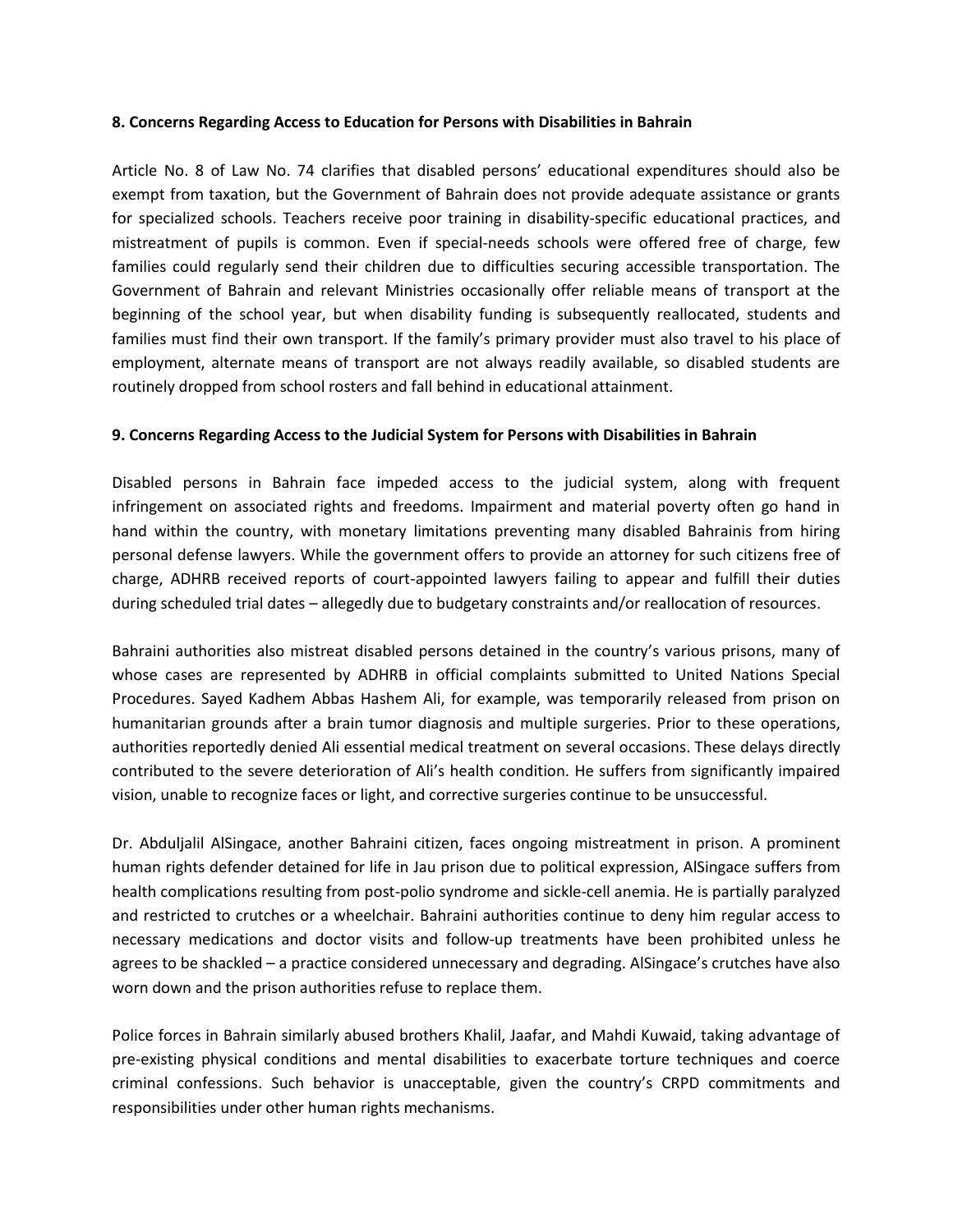### **10. Legal Analysis of Bahrain's Commitment to the CRPD**

Despite Bahrain's accession to the CRPD in 2011, which sets the international legal ground for disabled persons's rights, the kingdom has violated several of its articles.

### *Article 9 - Accessibility*

Article 9 of the CRPD provides that "to enable persons with disabilities to live independently and participate fully in all aspects of life, States parties shall take appropriate measures to ensure to persons with disabilities access to the physical environment, to transportation, to information and communication, including information and communication technologies and systems, and to other facilities and services open or provided to the public […]"

The Bahraini government's targeting of NGOs and charities, including those who provide material assistance to disabled people, removes critical local networks essential to providing access to social services, and therefore should be viewed in the context of denial of accessibility. Moreover, this review underlines how lack of accessibility, especially in terms of transportations and infrastructure, is affecting the right to education of disabled children.

States' obligation to provide accessibility is an essential part of the duty to respect, protect, and fulfil equality rights in the international law. Since accessibility is a precondition for persons with disabilities to live independently, as provided for in Article 19 of the Convention, and to participate fully and equally in society, denial of access to the physical environment, transportation, information and communication technologies, and facilities and services open to the public should be viewed in the context of discrimination.

The World Report on Disability Summary, published in 2011 by the World Health Organization and the World Bank, stressed that when the built environment, transport systems, and information and communication are inaccessible to persons with disabilities, they are further prevented from enjoying some of their basic rights, such as the right to seek employment or the right to health care. The level of implementation of accessibility laws remains low in many countries, and persons with disabilities are often denied their right to freedom of expression owing to the inaccessibility of information and communication.

#### *Articles 12 and 13 – Equal Recognition Before the Law and Access to Justice*

Prisoners with disabilities are entitled to enjoy their human rights on an equal basis with other prisoners, with no discrimination on the basis of their disability or any other grounds, as codified in international law.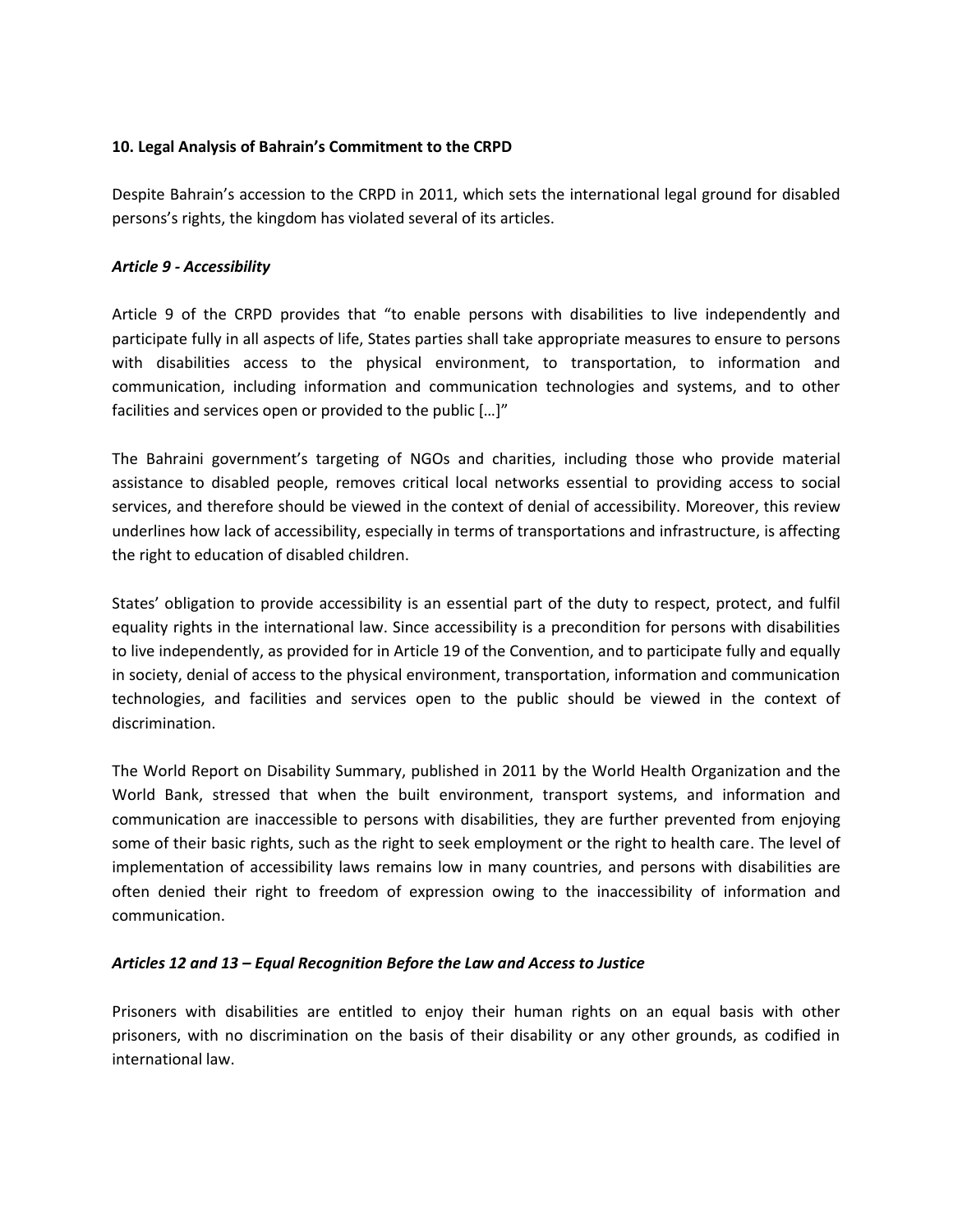Article 12 provides that, "States Parties shall recognize that persons with disabilities enjoy legal capacity on an equal basis with others in all aspects of life" and "States Parties shall ensure that all measures that relate to the exercise of legal capacity provide for appropriate and effective safeguards to prevent abuse in accordance with international human rights law."

The language of Article 13 of the CPRD discusses access to justice for persons with disabilities in a manner which retains the inherent dignity of persons. Parties shall ensure effective access to justice for persons with disabilities on an equal basis with others, including through the provision of procedural and age-appropriate accommodations, in order to facilitate their effective role, including as witnesses, in all legal proceedings. Additionally, States Parties shall promote appropriate training for those working in the field of administration of justice, including police and prison staff.

Many documented cases in this review show how Bahrain is denying disabled persons the access to justice and right to be treated with equality and dignity before the law and in the prison system.

### *Articles 15 – [Freedom from torture or cruel, inhuman or degrading treatment or punishment](https://www.ohchr.org/EN/HRBodies/CRPD/Pages/ConventionRightsPersonsWithDisabilities.aspx#15)*

Article 15 of the CRPD provides that "no one shall be subjected to torture or to cruel, inhuman or degrading treatment or punishment […] and States Parties shall take all effective legislative, administrative, judicial or other measures to prevent persons with disabilities, on an equal basis with others, from being subjected to torture or cruel, inhuman or degrading treatment or punishment".

The Committee has called on States parties to protect the security and personal integrity of persons with disabilities who are deprived of their liberty, including by eliminating the use of forced treatment, seclusion, and various methods of restraint in medical facilities, including physical, chemical, and mechanic restrains. The Committee has found that these practices are not consistent with the prohibition of torture and other cruel, inhumane, or degrading treatment or punishment against persons with disabilities pursuant to article 15 of the Convention.

The cases of Sayed Kadhem Abbas Hashem Ali and Dr. Abduljail AlSingace are hallmark examples of the Bahraini government's disregard for prisoners with disabilities. Both individuals suffered severe torture and ill-treatment, and denial of necessary medical treatment.

#### *Article 24 – Education*

Article 24 of the Convention recognizes the right to education for disabled people without discrimination and on the basis of equal opportunity. In realizing this, States shall ensure that "(a) persons with disabilities are not excluded from the general education system on the basis of disability, and that children with disabilities are not excluded from free and compulsory education […]; (d) persons with disabilities receive the support required, within the general education system, to facilitate their effective education; (e) effective individualized support measures are provided in environments that maximize academic and social development, consistent with the goal of full inclusion."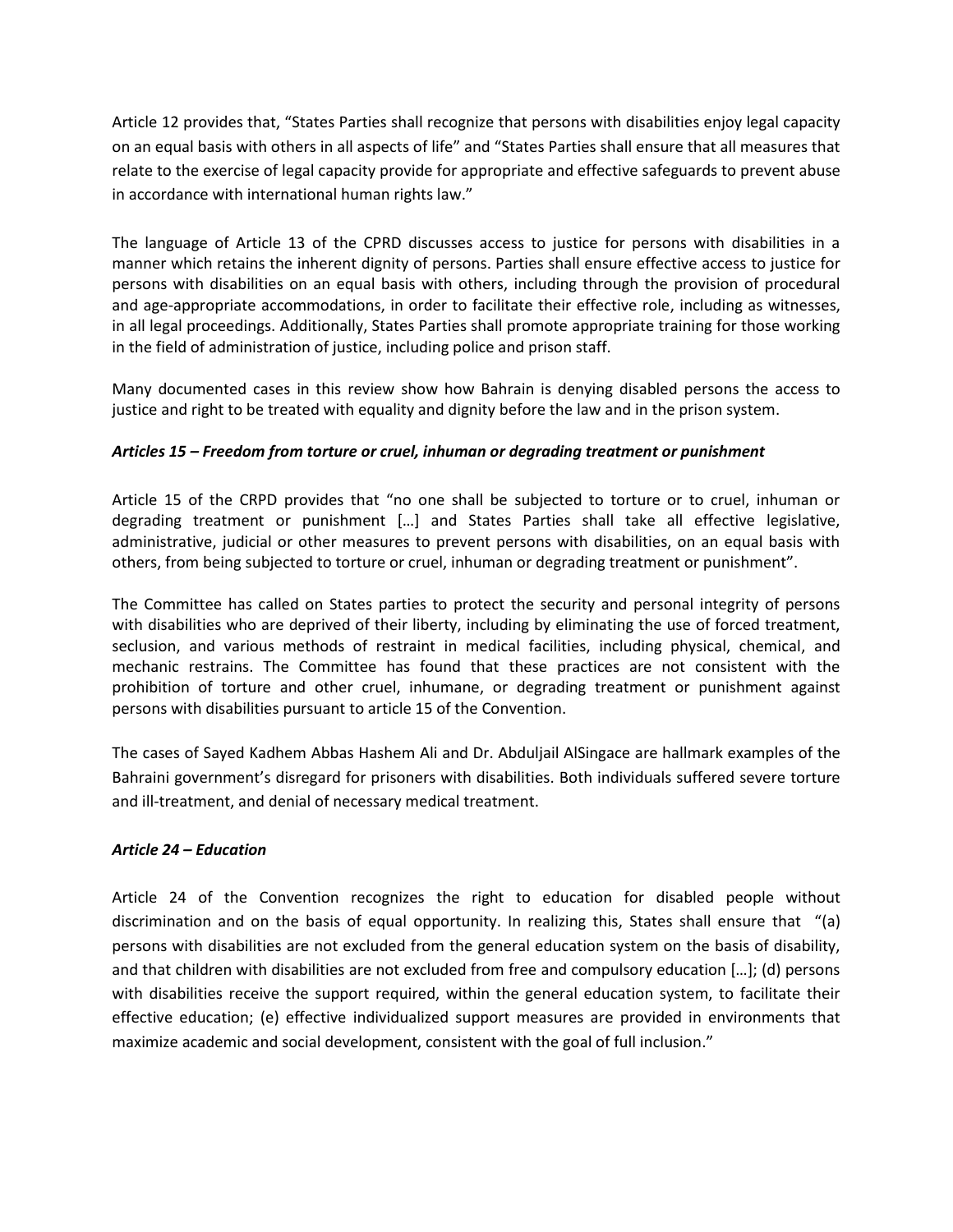The Committee stressed that "the measures needed to address all forms of discrimination include identifying and removing legal, physical, communication and linguistic, social, financial, and attitudinal barriers within educational institutions and the community."

Bahrain's reallocation of disability funding, resulting in the lack of adequate and available transportation for disabled students to attend school, demonstrates how the Government of Bahrain is infringing its obligations under Article 24 and restricting disabled persons' right to education.

## *Article 27 – Work and Employment*

Article 27 of the Convention states that " States Parties recognize the right of persons with disabilities to work, on an equal basis with others; this includes the right to the opportunity to gain a living by work freely chosen or accepted in a labour market and work environment that is open, inclusive and accessible to persons with disabilities. They shall safeguard and promote the realization of the right to work [...] and promote employment opportunities [...], as well as assistance in finding, obtaining, maintaining and returning to employment."

States should ensure that persons with disabilities and other persons that have been discriminated on the basis of disability have easy access to mechanisms through which to challenge these situations. The International Disability Alliance (IDA) suggests to create within the national system bodies in charge of promoting nondiscrimination and enforcing obligations, which can investigate complaints and bring actions against the relevant parties. Effective mediation services between the employer and disabled persons who allege discrimination can also play a key role in ensuring the protection of disabled persons' right to equal employment. It is also important that the level and type of sanctions for discriminatory acts and practices are sufficiently relevant to discourage discrimination.

The reported cases of individuals losing their jobs in Bahrain due to their disability, coupled with the lack of an efficient and trustable complaint system, demonstrates just some of the barriers that still exist in Bahrain when it comes to equal employment for those with disabilities.

## **11. Recommendations for Bahrain**

- Amend Article No. 4 of Law No. 74 to allow unimpeded operation of independent civil society and other local charity groups in Bahrain, which are indispensable to the provision and distribution of social services for disabled persons
- Amend Article No. 15 of Law No. 74, imposing clear penalties for labor market discrimination against disabled workers and requiring due employer compensation for persons whose workrelated injuries prohibit further activity, with a pension amount equal to the victim's salary prior to impairment